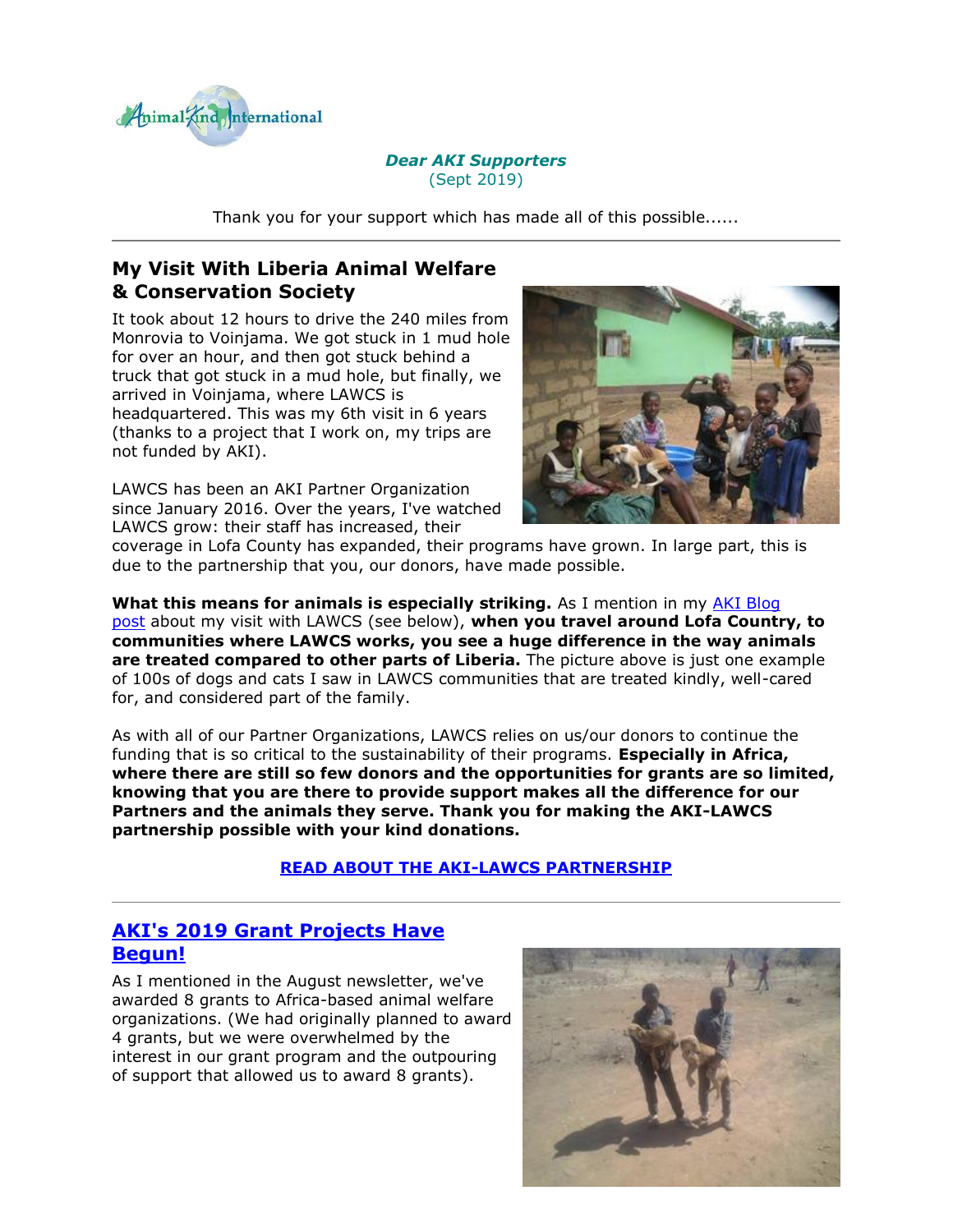Our grantees have already started their AKI-funded projects:

- **Giving is Living (South Africa)** has started to build fences around yards to unchain dogs.
- **Nyendwa Mobile Clinic in Zambia** held their 1st clinic in one of the very poor and under-served villages that they're targeting. They treated several sick dogs and they have already returned to check on their patients (above picture: The 2 puppies held by the the children were very weak and couldn't walk. They were dehydrated and malnourished-with a slightly better diet and regular supply of clean water, and with the help of Nyendwa Mobile Clinic, they should recover).
- **Bam Animal Clinics (Uganda)** held their 1st AKI-funded training for donkey owners on making sisal saddles to protect donkeys from sores that result from carrying their heavy loads without protection. During the training, a total of 300 sacks were made. Bam made sure to include women donkey owners among the participants-many women in the east of Uganda rely on donkeys for their livelihoods.
- **Sibanye Trust** held their 1st vet clinic in Lupane in a very poor and under-served community. They vaccinated 51 dogs against rabies, treated 86 donkeys for trypanosomiasis, and treated both for wounds. Their focus area is a community that has been severely affected by drought.

Besides funding these grants, **we provide support to our grant recipients to strengthen them:** We provide fund raising advice, technical and administrative support, recommendations for training and networking, and we help them with other needs **to ensure that they will be working in the animal protection & rescue field for a long time to come.**

#### **[READ ABOUT AKI'S 2019 GRANT RECIPIENTS](http://cts.vresp.com/c/?AnimalKindInternatio/9099870bdf/4d75da415c/357bf98df6)**

In AKI's October newsletter, we'll have even more updates from our grantees.

# **Read the AKI Blog (Sept)**

This month's AKI Blog features the following articles:

- **[AKI donations supporting emergency](http://cts.vresp.com/c/?AnimalKindInternatio/9099870bdf/4d75da415c/04afabb0d6)  [care, spay/neuter, & more in Namibia](http://cts.vresp.com/c/?AnimalKindInternatio/9099870bdf/4d75da415c/04afabb0d6)**: In Namibia, we support AKI Partner Organization, Have A Heart (as well as other initiatives and SPCAs in rural areas). *Photo right: a client at one of HAH's mobile clinics-spayed, vaccinated, dewormed, thanks to AKI donors.*
- **[How Your Support to AKI is Helping](http://cts.vresp.com/c/?AnimalKindInternatio/9099870bdf/4d75da415c/0ad87192d8)  [Liberia Animal Welfare & Conservation](http://cts.vresp.com/c/?AnimalKindInternatio/9099870bdf/4d75da415c/0ad87192d8)  [Society](http://cts.vresp.com/c/?AnimalKindInternatio/9099870bdf/4d75da415c/0ad87192d8)**: LAWCS's Humane Education Program & Community Engagement/Basic Animal Care Clinics are funded by AKI donors.



**AND**